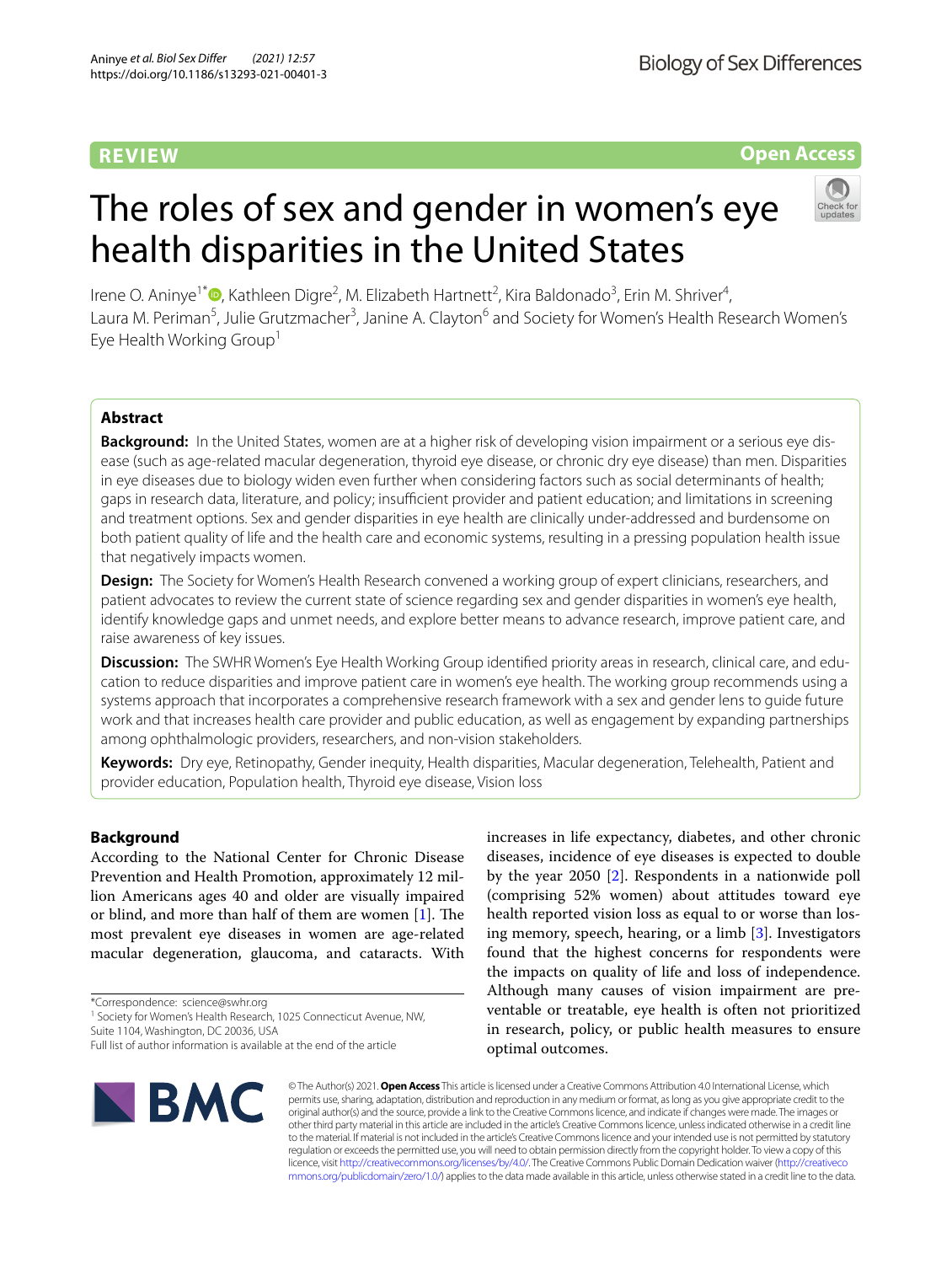Research often fails to consider the roles of sex and gender in eye health, leaving gaps in our understanding and ability to address diferences in patient populations and outcomes. Sex is an important biological variable that can infuence the function of biological processes in males and females, as well as how individuals will respond to medications for disease [[4](#page-6-3)]. Gender—a person's self-representation in response to social and environmental experiences—can play an equally infuential role in health and disease. A 2015 review by Clayton and Davis [\[5](#page-6-4)] examined how sex and gender disparities relate to women's eye health across disease states. The review served as a foundation for a roundtable meeting dedicated to understanding women's eye health across the lifespan and prioritizing areas to address knowledge gaps and unmet needs in the field. This paper expands upon their original analysis and discusses solutions to reduce the persisting gaps in eye health due to sex- and genderspecifc biological factors and social determinants of health.

#### **Methods**

The Society for Women's Health Research (SWHR) assembled a Women's Eye Health Working Group of researchers, clinicians, and patient advocates to: (1) assess the state of the science regarding sex and gender diferences in women's eye health across the lifespan; (2) examine a spectrum of vision disorders that disproportionately or exclusively impact women to identify key infuences and determinants (e.g., biological, behavioral, and societal) for these disparities; and (3) develop recommendations to advance the research agenda, diagnostic and treatment strategies and to address gaps in awareness, education, and stakeholder engagement. SWHR selected 12 participants with expertise in women's eye health and research interests in sex diferences in disease manifestation and symptoms to participate in a 2-day roundtable meeting (Table  $1$ ). The experts also represented diversity in training, background, gender, and geographic location.

The SWHR Women's Eye Health Working Group participated in literature reviews and discussions prior to the roundtable to identify priority topics in eye health research and care to address in the interdisciplinary setting. The roundtable consisted of a series of sessions that presented updates of research, clinical practice, and public health data concerning the various women's eye conditions and diseases identifed during the planning phase. An SWHR moderator used a discussion guide that was developed to facilitate an interactive dialogue that engaged participants in sharing quantitative and qualitative evidence to address the goals of the meeting. Based on the roundtable's proceedings, the working group identified overarching themes concerning areas of need. The group then arrived at consensus agreement on the future directions to address emergent knowledge gaps in understanding the pathophysiology of eye diseases and barriers to clinical care that disproportionately afect women.

## **Eye health disparities due to biological sex diferences**

#### **Age‑related macular degeneration**

Age-related macular degeneration (AMD) is the most common cause of irreversible vision loss among older adults (70 years and older), with an estimated 9 million Americans sufering with intermediate or advanced AMD [\[6](#page-6-5)]. Studies have reported conficting results about prevalence in women and men [\[7](#page-6-6)]; however, older women are anticipated to bear a higher burden of disease due to longer life expectancy [\[8](#page-6-7)]. Age-adjusted studies have also

<span id="page-1-0"></span>**Table 1** Society for Women's Health Research Women's Eye Health Roundtable Participants

Kira Baldonado, MPH, Vice President of Public Health and Policy, Prevent Blindness

Emily Y. Chew, MD, Director of the Division of Epidemiology and Clinical Applications, National Eye Institute

Janine A. Clayton, MD, Director of the Office of Research on Women's Health, National Institute of Health

Kathleen Digre, MD, Distinguished Professor of Neurology, Professor of Ophthalmology and Visual Sciences, Moran Eye Center, University of Utah Tamara R. Fountain, MD, Professor of Ophthalmology, Rush University Medical Center

Lynn K. Gordon, MD, PhD, Professor Emeritus of Ophthalmology, Stein Eye Institute, David Gefen School of Medicine at University of California, Los Angeles

Julie Grutzmacher, MSW, MPH, Director of National Collaboration and Engagement, Prevent Blindness

Mary Elizabeth Hartnett, MD, Distinguished Professor in Ophthalmology and Visual Sciences, Moran Eye Center, University of Utah

James F. Jorkasky, MBA, Executive Director, National Alliance for Eye and Vision Research

Sarah Wells Kocsis, MBA, (Moderator), Vice President of Public Policy, Society for Women's Health Research

Laura M. Periman, MD, Founder and Director, Dry Eye Services and Clinical Research, Periman Eye Institute

Erin M. Shriver, MD, FACS, Clinical Professor, Jim O'Brien Gross and Donnita Gross Chair of Ophthalmology, University of Iowa

Nora M. Wong, MPH, Health Science Policy Analyst, National Eye Institute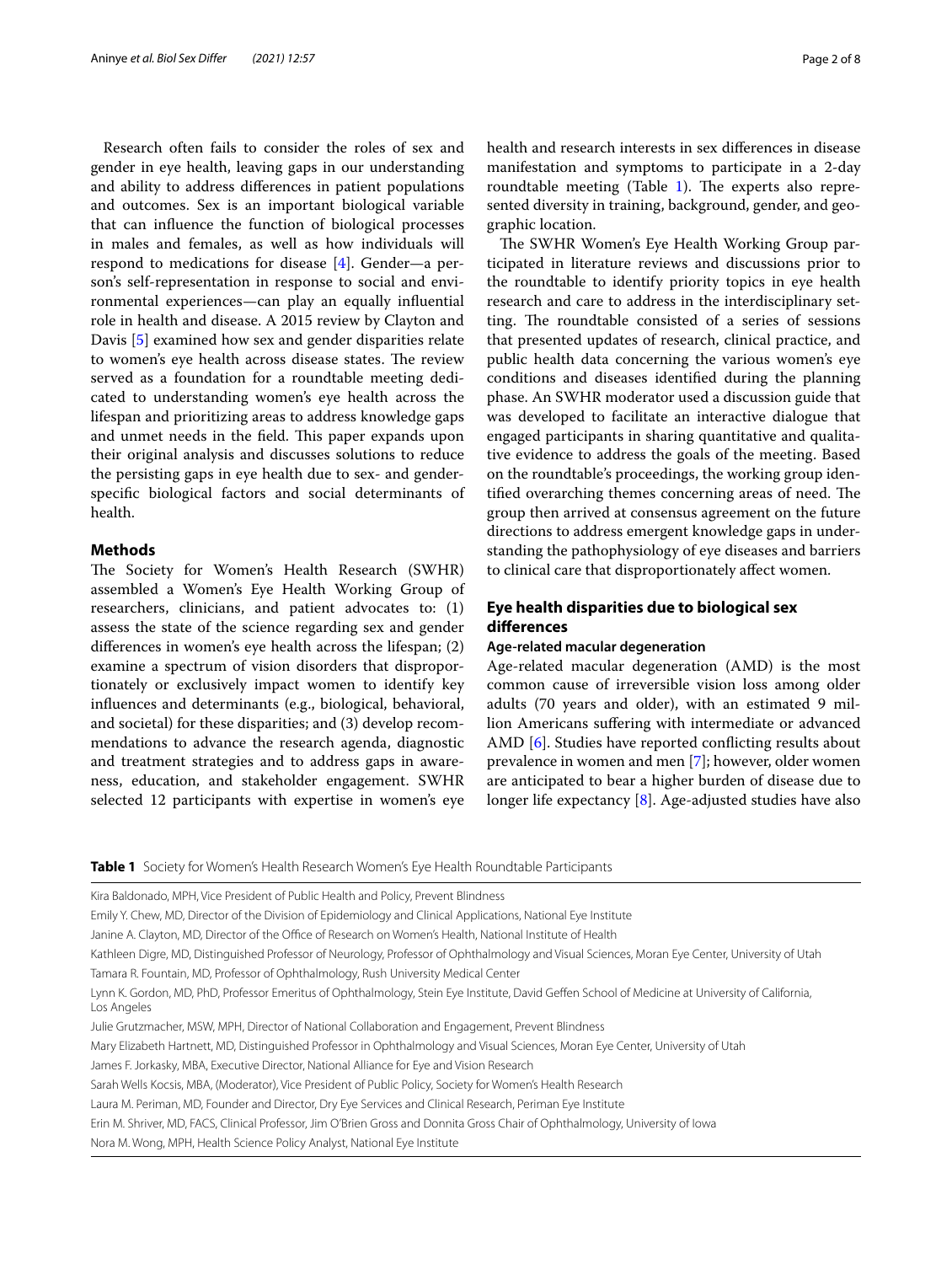found a higher burden of vision loss in women compared to men worldwide, suggesting that factors other than age are involved [\[9](#page-6-8), [10\]](#page-6-9). Vision impairment caused by AMD results in increased functional disability, which can in turn increase risk for mental health problems such as clinical depression and anxiety, which are already more common in women [[11\]](#page-6-10).

Since the introduction of anti-vascular endothelial growth factor (anti-VEGF) therapy to treat AMD, vision loss can now be stabilized in over 90% of patients with neovascular AMD, which generally afects more women than men, regardless of race or ethnicity [[7\]](#page-6-6). Anti-VEGF agents are used to inhibit the formation of new blood vessels behind the retina that are weak and ultimately hemorrhage materials that scar the retina and destroy macular cells. While current therapies can slow disease progression, there is still a need for curative or diseasereversal treatment options for AMD [\[12\]](#page-6-11). In addition, studies are needed to understand the causes of the burden of vision loss by gender, recognizing these may vary in regions throughout the world.

#### **Thyroid eye disease**

According to the American Thyroid Association, 1 in 8 women will develop a thyroid disorder or disease, with women at increased risk after pregnancy and menopause. Graves' ophthalmopathy, also known as thyroid eye disease (TED), is an autoimmune infammatory condition of the eye and surrounding tissues. The higher prevalence in women is stark, with the disease afecting 16 women vs 3 men per 100,000 people annually  $[13]$  $[13]$ . The pathology of TED is complex; while it is often associated with the autoimmune thyroid disorder Graves' disease, TED does not always coincide with thyroid activity or the treatment of underlying thyroid dysfunction. Clinicians have reported timing of initial symptoms to vary from up to 10 years before to 20 years after diagnosis of thyroid disease, [[14,](#page-6-13) [15](#page-6-14)] making it challenging to diagnose TED independent of a pre-existing thyroid disorder.

Beyond thyroid dysfunction, the impacts of TED can be severe and disruptive to a patient's quality of life [\[16](#page-6-15)]. Individuals can sufer from disfgurement, discomfort, visual impairment, and medication side efects—all of which are worsened by the long duration of treatment for this progressive disease. Due to diferences in resources and availability of tools such as surgery, steroids, and symptom-managing medications, treatment approaches will vary depending on whether the provider is an endocrinologist, ophthalmologist, or other clinician. In 2020, the U.S. Food and Drug Administration (FDA) approved the frst therapeutic for treatment of TED [[17\]](#page-6-16), which is administered intravenously. Patient responses to treatment can vary due to sex-based genetic and biochemical infuences, as well as age, disease severity, and symptom severity. The advent of new therapies combined with earlier intervention and interdisciplinary clinical care could improve disease management and patient outcomes [[18](#page-6-17), [19\]](#page-6-18).

#### **Dry eye disease**

Dry eye disease (DED) is diagnosed in over 16 million individuals in the United States, with prevalence increasing with age, and an additional 2.5% of the population are estimated to experience symptoms without diagnosis  $[20]$  $[20]$ . The gender disparity in DED corresponds with age—for individuals over 50 years, women are twice as likely to have diagnosed DED compared to men. Women are often diagnosed at younger ages than men and experience more severe symptoms [[21,](#page-6-20) [22\]](#page-6-21). Biological sex diferences afect ocular structure, gene expression, and function that contribute to tear composition and output, as well as other characteristics that infuence eye lubrication and health. While dry eye can occur in isolation, it is also associated with a host of comorbid conditions and autoimmune disorders, especially those that afect women, such as menopause, Graves' disease, and chronic pain [\[22\]](#page-6-21). To improve patient quality of life, it is important that DED is identifed early and treated by an appropriate eye care specialist. Educating providers and the public about this highly prevalent disease and its symptoms is essential to accomplishing this goal.

#### **Migraine**

Migraine is a chronic neurological disease that afects more than 14% of the adult population worldwide [\[23](#page-7-0)]. In the United States, cumulative lifetime migraine incidence is 43% for women and only 18% for men [[24\]](#page-7-1). Hormones and structural diferences in the brain contribute to differing manifestations between the sexes. Women report longer migraine attacks, increased recurrence, greater disability, and longer recovery times [[25\]](#page-7-2). Migraine is often associated with visual impairments including photophobia, visual aura, and transient vision loss. Visual quality of life has been found to be signifcantly reduced in patients with chronic and episodic migraine [[26\]](#page-7-3).

Studies have proposed correlations in the prevalence of migraine with DED. For example, one retrospective case– control study suggested that there is a 20% increased risk of DED diagnosis with an existing diagnosis of migraine [[27\]](#page-7-4). For men, this association is more prevalent among those who are 55–64 years, whereas it is more pronounced in women of all ages. Dry eye also presents in migraine patients with greater presence of auras and longer disease and attack durations—symptoms which have been shown to disproportionately afect women [[28\]](#page-7-5). Elucidating the causation and interplay of migraine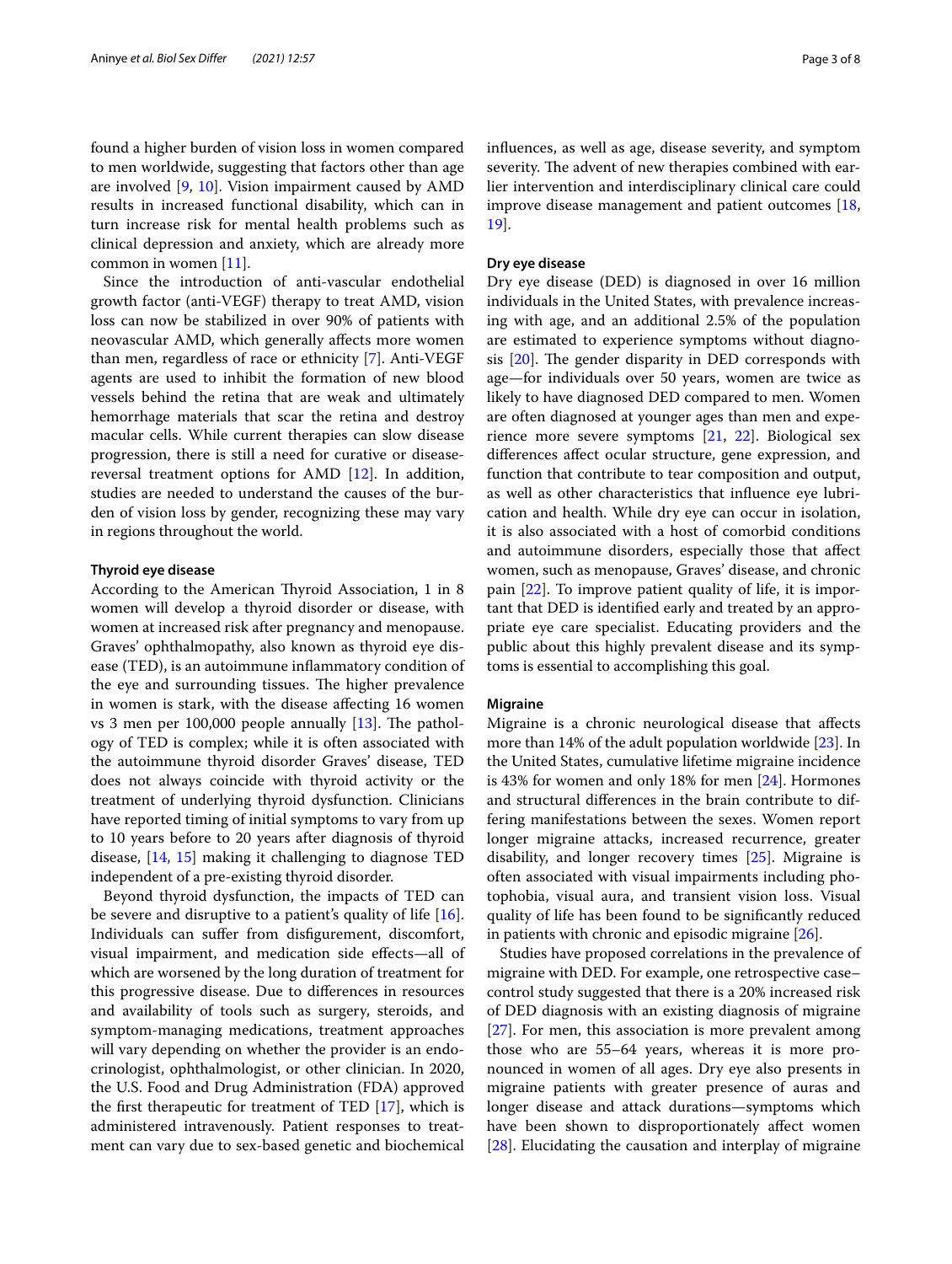and eye disease could provide better clinical strategies to treat comorbid conditions and improve visual quality of life for patients.

#### **Pregnancy and eye health**

Pregnancy presents unique circumstances in a woman's health journey, as the dramatic transformation the body undergoes often acts as a stress test for future health, including eye health [[29\]](#page-7-6). During this time, women can develop eye disease that may or may not subside after pregnancy. For example, cellular immunity decreases during pregnancy, which may result in autoimmune diseases, such as TED, which can continue to worsen postpartum.

Another eye condition that can be induced or exacerbated by pregnancy is diabetic retinopathy (DR), a diabetes-related complication caused by damage to the blood vessels of the light-sensitive retinal tissue. If inadequately treated, DR can lead to blindness. Women with pre-existing diabetes mellitus can develop and are more likely to experience worsened DR during pregnancy [\[30\]](#page-7-7). In addition, a pregnant woman who has gestational diabetes is at risk for developing DR. The mechanism of DR progression in pregnancy is not fully understood, but studies have associated DR severity in early pregnancy with adverse health outcomes in the infant [\[31\]](#page-7-8).

Fluid retention is a common occurrence during pregnancy, but it can also afect the eye's corneal thickness and shape, resulting in visual disturbances. When presenting with high blood pressure and protein in the urine, these signs can sometimes indicate preeclampsia or eclampsia. (Pre)eclampsia-related retinal changes and dysfunction can lead to blurred or double vision, sudden transient vision loss, and fashing lights [[32\]](#page-7-9). Visual symptoms occur in 25% of women with severe preeclampsia and 50% of patients with eclampsia [[33\]](#page-7-10). Preeclampsia is more common in patients who have diabetes, which poses additional risk for comorbidity with DR [\[34](#page-7-11)]. The high blood pressure associated with preeclampsia can also contribute the retinal fndings, such as vascular occlusions, serous retinal detachments, central serous retinopathy, and even cortical blindness. If women experience blurred or decreased vision, spots in vision, or color defects, they should be screened for preeclampsia. Eforts should be made to increase education and awareness of preeclampsia symptoms among both patients and providers to proactively prevent disease progression.

Opportunities exist within retinal imaging guidelines to increase screening for pregnant women, particularly for racial and ethnic minority patients who experience worse maternal health outcomes than their white counterparts [[35\]](#page-7-12). Vision health should be considered for standard inclusion in pregnancy wellness visits. Furthermore, due to the multifaceted specialties of care needed to manage complex eye and other conditions during pregnancy, increased awareness and collaboration between ophthalmologists, optometrists, obstetricians, and internists could greatly enhance quality of care [\[36](#page-7-13), [37](#page-7-14)].

#### **Gender inequities in eye health**

Women experience societal pressures to keep up physical appearances, which often include the use of cosmetics and personal care products—an industry that is widely under-regulated and has had substantive unintended consequences on eye health, including contact dermatitis, bacterial infections, dry eye, and other serious conditions [[38,](#page-7-15) [39](#page-7-16)]. For example, the use of contact lenses, especially cosmetic lenses, is higher in women [[40\]](#page-7-17), and is associated with higher rates of DED [\[41](#page-7-18)]. Retinoids in anti-aging creams applied around the eye have negative efects on the surrounding oil glands and can contribute to DED  $[42]$  $[42]$ . The application of eye makeup has been in practice for centuries and advancements in eyelash enhancing serums have gained popularity in recent years. The synthetic prostaglandins these products contain have also been linked to symptoms of dry eye and meibomian gland dysfunction  $[43]$  $[43]$ . Since many of these lash-lengthening products and dyes are sold over the counter, they are not subject to the same FDA regulatory and reporting standards required of medical compounds. Users, most often women, are at the mercy of potentially undisclosed ingredients, warnings, and/or side efects.

Society also imposes responsibilities and expectations on women to prioritize others' well-being and health over their own. Women typically assume the role of family caregiver for children, partners, and aging parents [[44\]](#page-7-21). This dynamic can leave women neglecting their own health needs and self-care. Health care burdens facing women are further exacerbated by disasters and health crises. The COVID-19 pandemic, for example, has skewed work-life balances and increased demands at home that have left women taking on additional tasks of caregiving, home-school teaching, career development, and entrepreneurship [[45\]](#page-7-22). Unemployment during the pandemic has also disproportionately afected women especially women of color—resulting in loss of employment-based health insurance and potentially longer term repercussions in gender inequality [\[46](#page-7-23)].

The Flatten Inaccessibility Survey provides insight into the disadvantages that individuals who are blind or have low vision faced early on the COVID-19 pandemic [\[47](#page-7-24)]. Although 30% of participants reported utilizing telehealth for doctor visits, 21% of participants indicated that the telehealth platform was not easily accessible. More female than male respondents expressed concerns about maintaining social distance in public due to their vision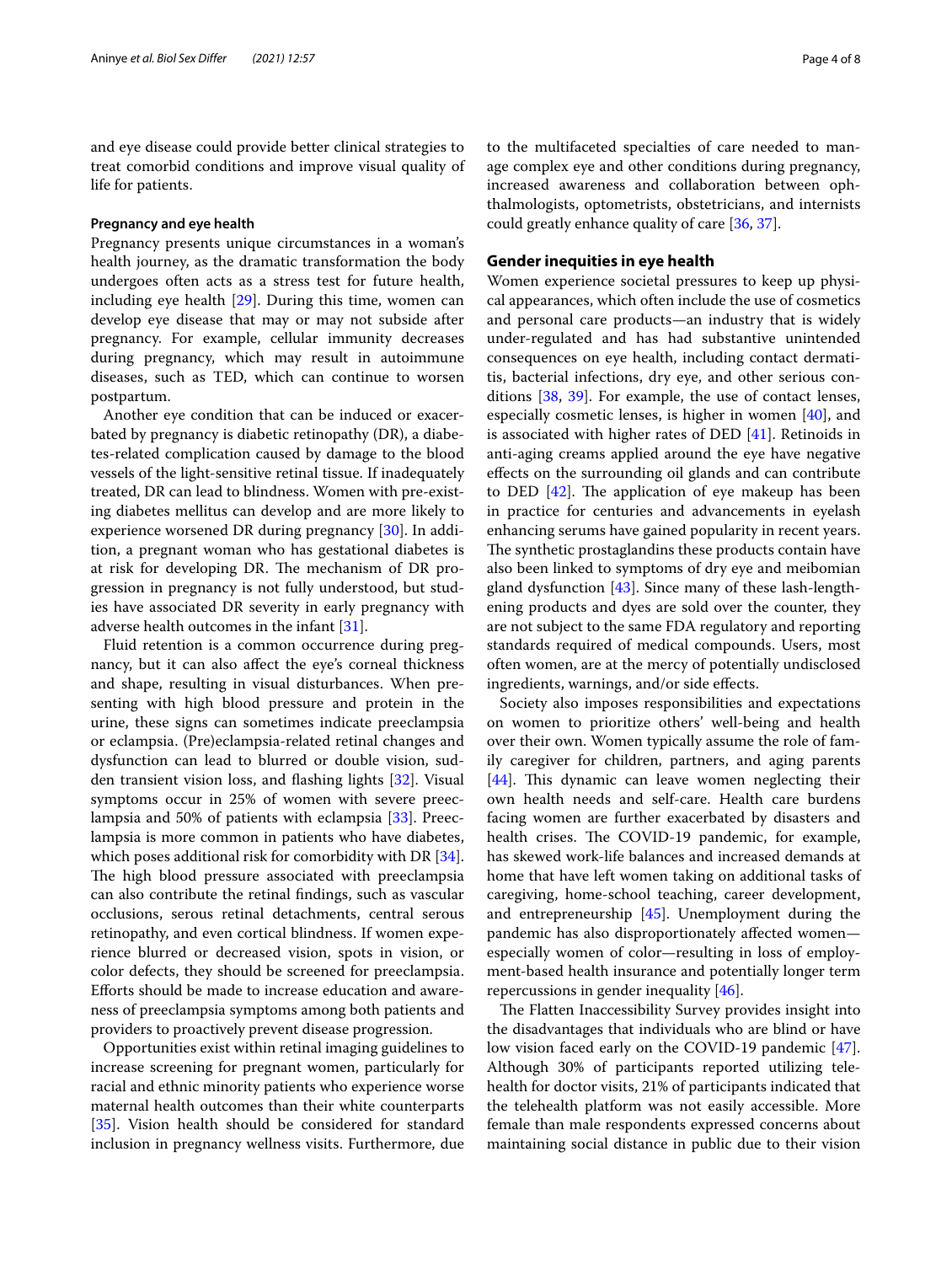impairment (45% vs 18%, respectively), accessing a health care facility if they or a family member had severe symptoms (55% vs 25%), and experiencing inadequate caregiver assistance in a hospital setting (40% vs 20%). These valid concerns of women and individuals with eye health challenges warrant continued attention during and after the pandemic.

### **Discussion**

In 2016, the National Academies of Sciences, Engineering, and Medicine commissioned a report [\[48](#page-7-25)] that explored how population health approaches can provide frameworks and strategies to improve eye health, equity, and quality of life. The report's recommendations include increasing public awareness, generating evidence to inform policy, promoting community action, and enhancing health capacity. Similarly, the World Health Organization released a *World report on vision* in 2019, proposing an integrated people-centered eye care approach to address persistent challenges and inequalities in health care delivery coordinated across diferent levels and throughout the life-course [[49](#page-7-26)]. To advance the feld and improve the understanding and treatment of eye health conditions across sex and gender, an integrative and systems-level perspective must be incorporated to implement changes in research approaches, care access and delivery, education, and partnerships (Table [2\)](#page-4-0). Furthermore, the National Institute on Minority Health and Health Disparities (NIMHD) Research Framework serves as a guide that considers various domains of infuence on a patient's health journey throughout their life-course: biological, behavioral, physical/built environment, sociocultural environment, and health care system [\[50](#page-7-27)].

#### **Expanding the research framework**

Expanding the current research framework is essential to guide system innovations toward a population health approach to addressing women's eye health vulnerability and disparities. Current eye health research is largely concentrated in clinical research, but evidence-based population health methods are needed to promote equitable awareness and treatments. Using the NIMHD research framework, sex and gender should also be prioritized for guidance on research questions and outcomes

data analyses. The role of sex as a biological variable (SABV) in genetics, hormones, environmental exposures, and comorbidities should be investigated and data should be disaggregated by sex. Gender-based research should focus on the roles of behavior, diferential access to care, cultural norms, and environmental infuences on eye health disparities and inequities. This requires incorporating clearly defned SABV and gender standards and targets in research proposals and communications, which is now required by the National Institutes of Health, but is not currently a regular mandate by many funding organizations [\[51](#page-7-28)]. In 2020, SWHR released a position statement on the inclusion of SABV in research [[52\]](#page-7-29) recommending that researchers not only include both sexes within studies, but to also ensure that they have sufficient analytical power to return statistically signifcant outcomes when conducting sex-disaggregated data analyses. Furthermore, the importance of sex and gender inclusion in research and clinical studies, as well as appropriate training to do so, should be emphasized for all health professionals, not just researchers.

#### **Improving access through telehealth**

Advances in health technology have created opportunities to increase access, diagnosis, and quality of vision care at more afordable costs for individuals across socioeconomic groups [[53](#page-7-30)]. Before the COVID-19 pandemic, women were more likely to choose telemedicine compared to men, and some studies have further indicated that more women have presented as new patients during the health crisis, suggesting that maintaining expanded access to telehealth services post-pandemic would substantially benefit women  $[54]$  $[54]$ . The U.S. Department of Health and Human Services has relaxed its policies to enable increased access to telemedicine during the COVID-19 pandemic, and many private insurance providers followed suit. Thus, telehealth has made eye health appointments more convenient for many, especially women who may not have time to visit the doctor due to factors such as household responsibilities and transportation barriers. Comprehensive, community-based screening programs that combine telehealth services with ocular imaging tools and are stationed in centrally accessible locations for low-income or vulnerable

<span id="page-4-0"></span>**Table 2** Priority areas for women's eye health research, care, and education

<sup>1.</sup>Adopting a research framework to guide future work that incorporates sex and gender lenses to investigate health disparities and inequities in women's eye health care and disease

<sup>2.</sup>Using population health approaches to develop integrative systems to reduce disparities and improve overall eye health care for women at the individual, community, and systems levels

<sup>3.</sup>Increasing patient and provider education and awareness by standardizing medical curricula and expanding partnerships between eye care providers (e.g., ophthalmologists, optometrists), researchers, and non-vision providers to incorporate women's eye health into mainstream health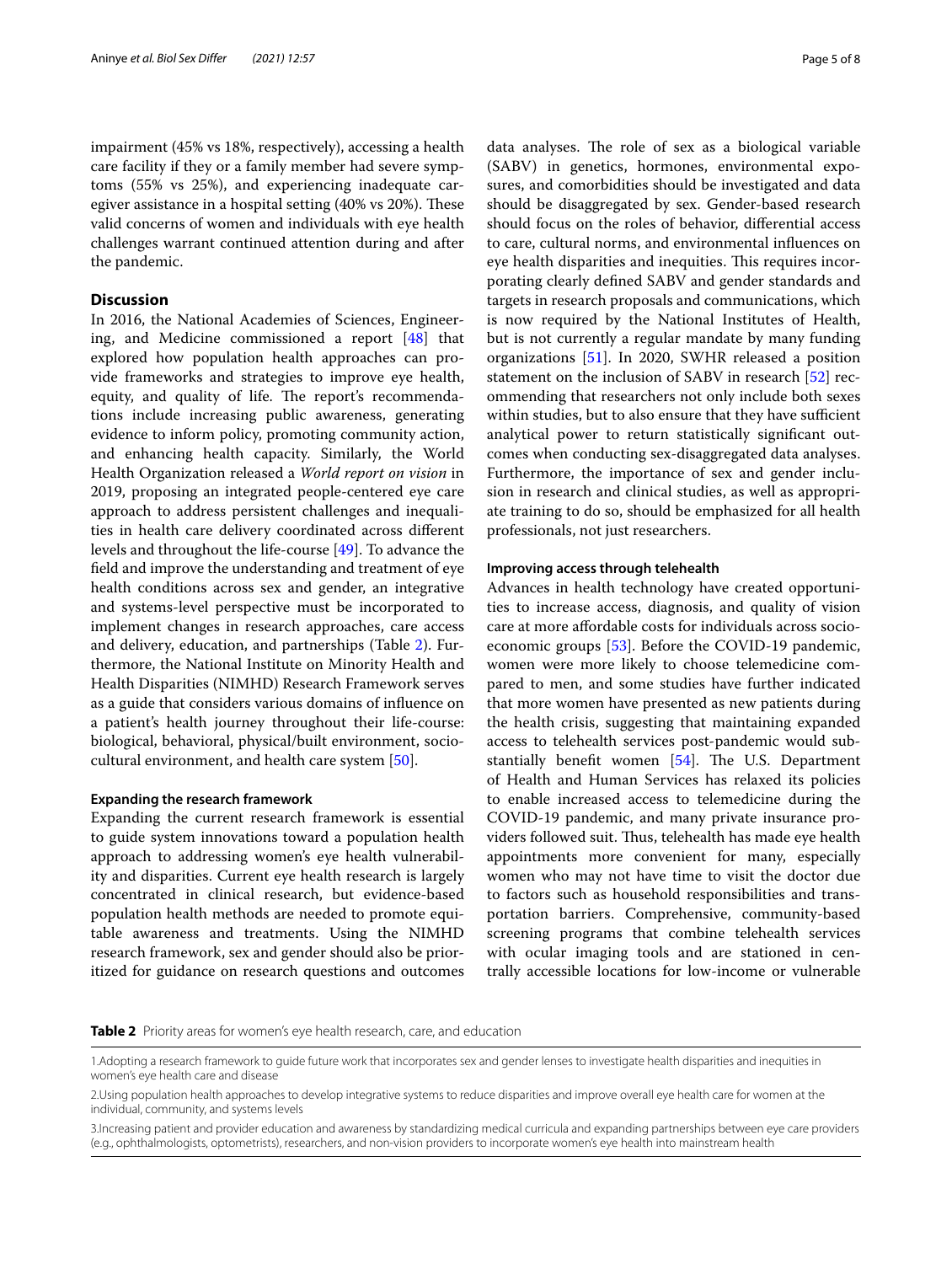populations (e.g., community centers, schools, or public housing communities) increase affordability and continuity of access to much-needed basic vision screening and care [\[55](#page-7-32), [56\]](#page-7-33). It is imperative, however, that telehealth technology adheres to accepted standards, including web content accessibility guidelines recommended by international consortia such as W3C, to ensure that women and individuals of all visual abilities can utilize them efectively. In creating a sustainable telemedicine system for eye health, patient advocates should be consulted to provide critical guidance toward addressing design and implementation barriers to care, particularly experienced by female eye health patient populations.

#### **Provider and patient education**

Improving education efforts at the patient and provider levels is essential to progressing the feld of women's eye health. A survey of 135 member institutions of the Association of University Professors of Ophthalmology and medical schools found that the majority of their respective programs provided preclinical exposure to ophthalmology, while clinical exposure varied widely from interest groups to required clinical rotations [\[57](#page-7-34)]. Because of the interconnectedness of eye health to various other health conditions, ophthalmic training should be more standardized in medical school curricula. Noneye health specialists—particularly primary care providers, pediatricians, and women's health providers—should also be educated about risk factors and early indicators of eye health issues, eye screening recommendations, and pregnancy-related eye conditions to improve care and reduce inequities for women. In addition, information on SABV and gender diferences and their broader implications in eye health should be incorporated during rotations and specialty training. Expanded awareness of how sex and gender infuence eye health and care will better equip providers to assist patients in holistically understanding their eye health.

Building patient awareness and education about eye health aids in behavioral adjustments that could positively impact women's eye health. Women should be informed of the potential eye health risks throughout the life-course, including issues associated with pregnancy (if part of their life plan) and menopause. Social media and mobile health apps provide accessible avenues to provide educational resources to patients and providers. These platforms also offer opportunities to connect with communities of support along the patient journey. When education efforts are implemented across the patient and provider spectrum, there is optimal opportunity for collaborative goal-setting and improved quality of care for all women.

#### **Interdisciplinary collaborations**

The multi-level population health approach to improving women's eye health leverages opportunities for partnerships and collaboration amongst eye health providers, non-ophthalmic providers, population health experts, and community stakeholders to create more holistic and comprehensive solutions to barriers to adequate research funding, access to quality care, and patient and provider education. By engaging stakeholders who are specialized for diferent populations and sectors of interest, efforts can build upon existing relationships and structures within communities. For example, if early childhood educators are aware of vision problems and how this can hinder development and behavior, attention can be given to children with vision issues to prevent them from falling behind academically. Conversely, older women should also be educated on eye health needs, as their risk increases for age-related eye diseases. Public health professionals, senior care specialists, and minority health specialists have the opportunity to integrate eye health education and early detection strategies into established programs that can target diverse populations. Many national nonproft organizations and professional societies have established networks that can assist with promoting education among health care providers, advancements in research, building public awareness, and advocacy with policymakers. Fostering new cross-sector partnerships and enhancing existing ones between state and federal agencies, non-vision researchers (e.g., economists, gerontologists), and public and private organizations would also facilitate system-wide progress.

#### **Perspectives and signifcance**

Various biological and social determinants of health contribute to eye health disparities and inequities for women. The solution is not necessarily to create a new system, but to adapt current systems to better address eye disease burden in women. Issues must be targeted through a multifaceted, systems-level approach that integrates women's eye health as a priority in research, education, and collaboration across individual, clinical, and community-based settings. Finally, elevating the sex and gender lens in eye health research and care is key to advancing our understanding of eye health disparities among women and how these inequities can be rectifed.

#### **Abbreviations**

AMD: Age-related macular degeneration; DED: Dry eye disease; DR: Diabetic retinopathy; FDA: United States Food and Drug Administration; NIMHD: National Institute on Minority Health and Health Disparities; SABV: Sex as a biological variable; SWHR: Society for Women's Health Research; TED: Thyroid eye disease.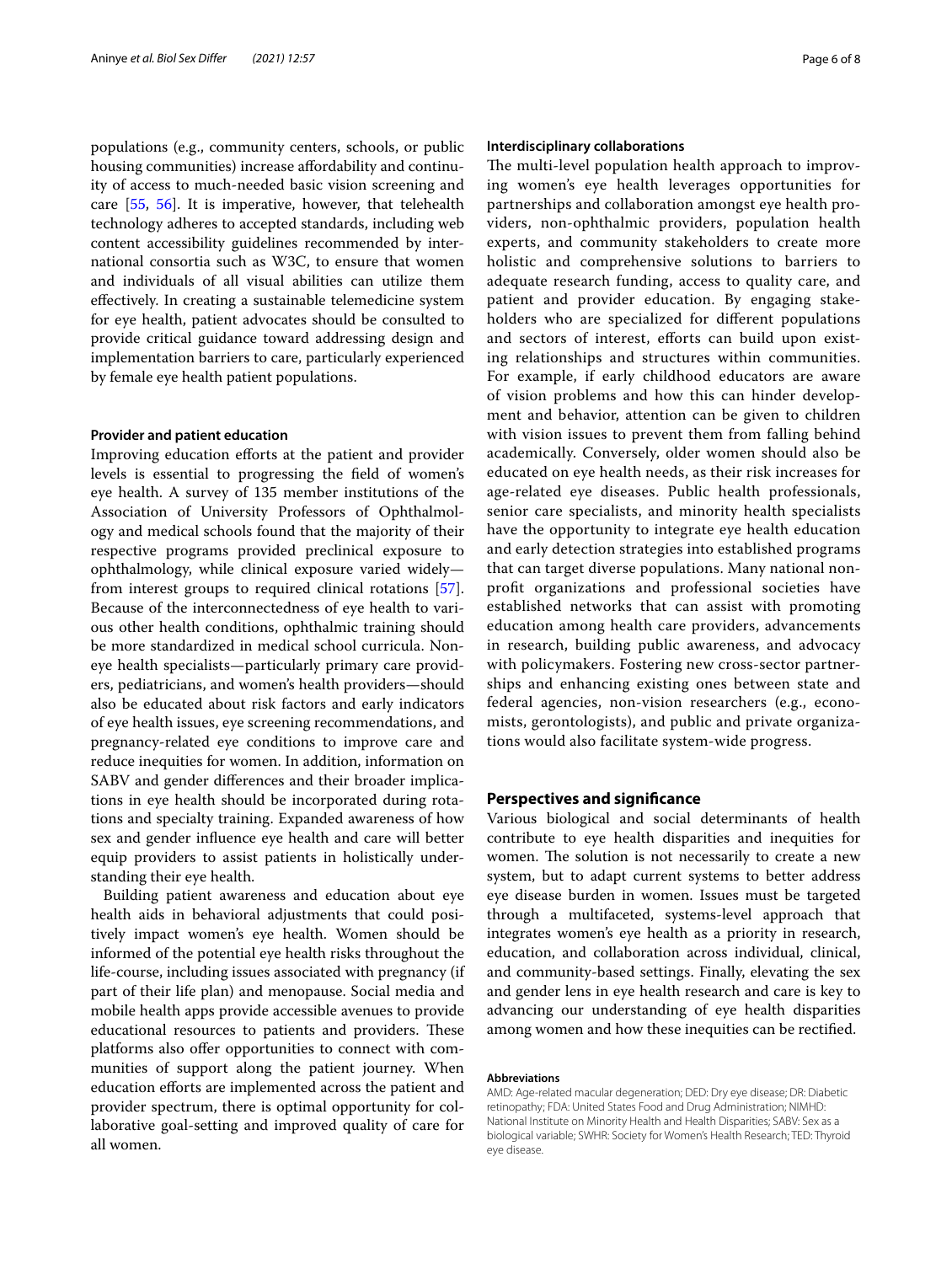#### **Acknowledgements**

Members of the SWHR Women's Eye Health Working Group include Kira Baldonado, MPH; Emily Y. Chew, MD; Janine Austin Clayton, MD; Kathleen Digre, MD; Tamara R. Fountain, MD; Lynn K. Gordon, MD, PhD; Julie Grutzmacher, MSW, MPH; Mary Elizabeth Hartnett, MD; James F. Jorkasky, MBA; Laura M. Periman, MD; Erin M. Shriver, MD, FACS; and Nora M. Wong, MPH. The authors would like to acknowledge Sarah Anne New, Megan Snair, and Justin Snair from SGNL Solutions, as well as Dr. Melissa Laitner, Emily Ortman, and Shivani Chinnappan from SWHR for assistance in preparing and editing the manuscript for submission.

#### **Authors' contributions**

This manuscript was informed by meetings of the SWHR Women's Eye Health Working Group. IOA participated in literature/data collection and writing and revising the manuscript. KB, JAC, KD, JG, MEH, LMP, and EMS participated in literature/data collection and manuscript editing. Members of the SWHR Women's Eye Health Working Group provided signifcant assistance in conceiving and developing the manuscript through various stages of editing. All authors read and approved the fnal manuscript.

#### **Funding**

The SWHR Women's Eye Health Program and development of this manuscript were supported by programmatic sponsorship from Horizon Pharmaceuticals. The funder had no role in the writing of this review or the decision to submit it for publication.

#### **Availability of data and materials**

Not applicable.

#### **Declarations**

**Ethics approval and consent to participate** Not applicable.

#### **Consent for publication**

Not applicable.

#### **Competing interests**

Individual members of the SWHR Women's Eye Health Working Group have not been provided any compensation for their participation in the SWHR Working Group or for the development of this manuscript. JAC is an employee of the United States Government. KD receives royalties from Springer for a book on eye pain. MEH receives funding from the National Institutes of Health/National Eye Institute (R01 EY017011, EY015130). KD and MEH are also supported in part by an Unrestricted Grant from Research to Prevent Blindness, Inc., New York, NY, to the Department of Ophthalmology & Visual Sciences, University of Utah. LMP consults for Alcon, Allegran, Bruder, Dompe, Eyedetec Medical Inc., Eyevance Pharmaceuticals, Horizon Therapeutics, Kala Pharmaceuticals, Johnson & Johnson, Olympic Opthalmics Inc., Omera, Novartis, NuSight Medical, ScienceBased Health, Sun Pharmaceutical Industries Ltd, TearLab Corporation, and Therma-Med Inc., and has equity in QuenchDry Eye and Wellness26™. EMS consults for Horizon Therapeutics. All other authors have no competing interests to report.

#### **Author details**

<sup>1</sup> Society for Women's Health Research, 1025 Connecticut Avenue, NW, Suite 1104, Washington, DC 20036, USA. <sup>2</sup>Ophthalmology and Visual Sciences, University of Utah, Salt Lake City, UT, USA. <sup>3</sup> Prevent Blindness, Chicago, IL, USA. 4 Ophthalmology and Visual Sciences, University of Iowa, Iowa City, IA, USA.<sup>5</sup> Periman Eye Institute, Seattle, WA, USA.<sup>6</sup> Office of Research on Women's Health, National Institute of Health, Bethesda, MD, USA.

# Received: 9 April 2021 Accepted: 8 October 2021

#### **References**

- <span id="page-6-0"></span>1. Fast Facts of Common Eye Disorders | CDC. 2020 [cited 2021 Feb 25]. [https://www.cdc.gov/visionhealth/basics/ced/fastfacts.htm.](https://www.cdc.gov/visionhealth/basics/ced/fastfacts.htm) Accessed 25 Feb 2021.
- <span id="page-6-1"></span>2. Varma R, Vajaranant TS, Burkemper B, Wu S, Torres M, Hsu C, et al. Visual impairment and blindness in adults in the United States. JAMA Ophthalmol. 2016;134(7):802–9.
- <span id="page-6-2"></span>3. Scott AW, Bressler NM, Ffolkes S, Ba M, Wittenborn JS, Jorkasky J. Public attitudes about eye and vision health. JAMA Ophthalmol. 2016;134(10):1111–8.
- <span id="page-6-3"></span>4. Wizemann TM, Pardue M-L, Institute of Medicine. Exploring the Biological Contributions to Human Health: Does Sex Matter?. In: Wizemann TM, Pardue M-L, eds. Washington, DC: National Academies Press; 2001. pp 288.
- <span id="page-6-4"></span>5. Clayton JA, Davis AF. Sex/gender disparities and women's eye health. Vol. 40, Current Eye Research. Informa Healthcare; 2015. p. 102–9.
- <span id="page-6-5"></span>6. Chen Y, Bedell M, Zhang K. Age-related macular degeneration: Genetic and environmental factors of disease. Mol Interventions. 2010;10(5):271–81.
- <span id="page-6-6"></span>7. Yonekawa Y, Miller J, Kim I. Age-related macular degeneration: advances in management and diagnosis. J Clin Med. 2015;4(2):343–59.
- <span id="page-6-7"></span>8. Cimarolli VR, Casten RJ, Rovner BW, Heyl V, Sörensen S, Horowitz A. Anxiety and depression in patients with advanced macular degeneration: Current perspectives. Vol. 10, Clinical Ophthalmology. Dove Medical Press Ltd; 2016. p. 55–63.
- <span id="page-6-8"></span>Adelson JD, Bourne RRA, Briant PS, Flaxman SR, Taylor HRB, Jonas JB, et al. Causes of blindness and vision impairment in 2020 and trends over 30 years, and prevalence of avoidable blindness in relation to VISION 2020: the Right to Sight: an analysis for the Global Burden of Disease Study. Lancet Glob Health. 2021;9(2):e144–60.
- <span id="page-6-9"></span>10. Bourne R, Steinmetz JD, Flaxman S, Briant PS, Taylor HR, Resnikoff S, et al. Trends in prevalence of blindness and distance and near vision impairment over 30 years: an analysis for the Global Burden of Disease Study. Lancet Glob Health. 2021;9(2):e130–43.
- <span id="page-6-10"></span>11. National Institute of Mental Health. NIMH » Women and Mental Health. [https://www.nimh.nih.gov/health/topics/women-and-mental-health/](https://www.nimh.nih.gov/health/topics/women-and-mental-health/index.shtml) [index.shtml](https://www.nimh.nih.gov/health/topics/women-and-mental-health/index.shtml). Accessed 15 Mar 2021.
- <span id="page-6-11"></span>12. Pugazhendhi A, Hubbell M, Jairam P, Ambati B. Neovascular macular degeneration: A review of etiology, risk factors, and recent advances in research and therapy. Vol. 22, International Journal of Molecular Sciences. MDPI AG; 2021. p. 1–25.
- <span id="page-6-12"></span>13. Weiler DL. Thyroid eye disease: a review. Clin Exp Optomet. 2017;100(1):20–5.<https://doi.org/10.1111/cxo.12472>.
- <span id="page-6-13"></span>14. Douglas RS, Gupta S. The pathophysiology of thyroid eye disease: Implications for immunotherapy. Vol. 22, Current Opinion in Ophthalmology. NIH Public Access; 2011. p. 385–90.
- <span id="page-6-14"></span>15. Khoo DH, Eng PH, Ho SC, Tai ES, Morgenthaler NG, Seah LL, et al. Graves' ophthalmopathy in the absence of elevated free thyroxine and triiodothyronine levels: prevalence, natural history, and thyrotropin receptor antibody levels. Thyroid. 2000;10(12):1093–100.
- <span id="page-6-15"></span>16. Kahaly GJ, Petrak F, Hardt J, Pitz S, Egle UT. Psychosocial morbidity of Graves' orbitopathy. Clin Endocrinol. 2005;63(4):395–402.
- <span id="page-6-16"></span>17. Douglas RS, Kahaly GJ, Patel A, Sile S, Thompson EHZ, Perdok R, et al. Teprotumumab for the treatment of active thyroid eye disease. N Engl J Med. 2020;382(4):341–52.
- <span id="page-6-17"></span>18. Dolman PJ. Grading severity and activity in thyroid eye disease. Ophthalmic Plast Reconstr Surg. 2018;34(4S):S34-40.
- <span id="page-6-18"></span>19. Wang Y, Patel A, Douglas RS. Thyroid eye disease: How a novel therapy may change the treatment paradigm. Vol. 15, Therapeutics and Clinical Risk Management. Dove Medical Press Ltd.; 2019. p. 1305–18.
- <span id="page-6-19"></span>20. Farrand KF, Fridman M, Stillman IÖ, Schaumberg DA. Prevalence of diagnosed dry eye disease in the united states among adults aged 18 years and older. Am J Ophthalmol. 2017;182:90–8.
- <span id="page-6-20"></span>21. Vehof J, Sillevis Smitt-Kamminga N, Nibourg SA, Hammond CJ. Sex diferences in clinical characteristics of dry eye disease. Ocular Surface. 2018;16(2):242–8.
- <span id="page-6-21"></span>22. Matossian C, McDonald M, Donaldson KE, Nichols KK, Maciver S, Gupta PK. Dry eye disease: Consideration for women's health [Internet]. Vol. 28, Journal of Women's Health. Mary Ann Liebert Inc.; 2019 [cited 2021 Feb 25]. p. 502–14.